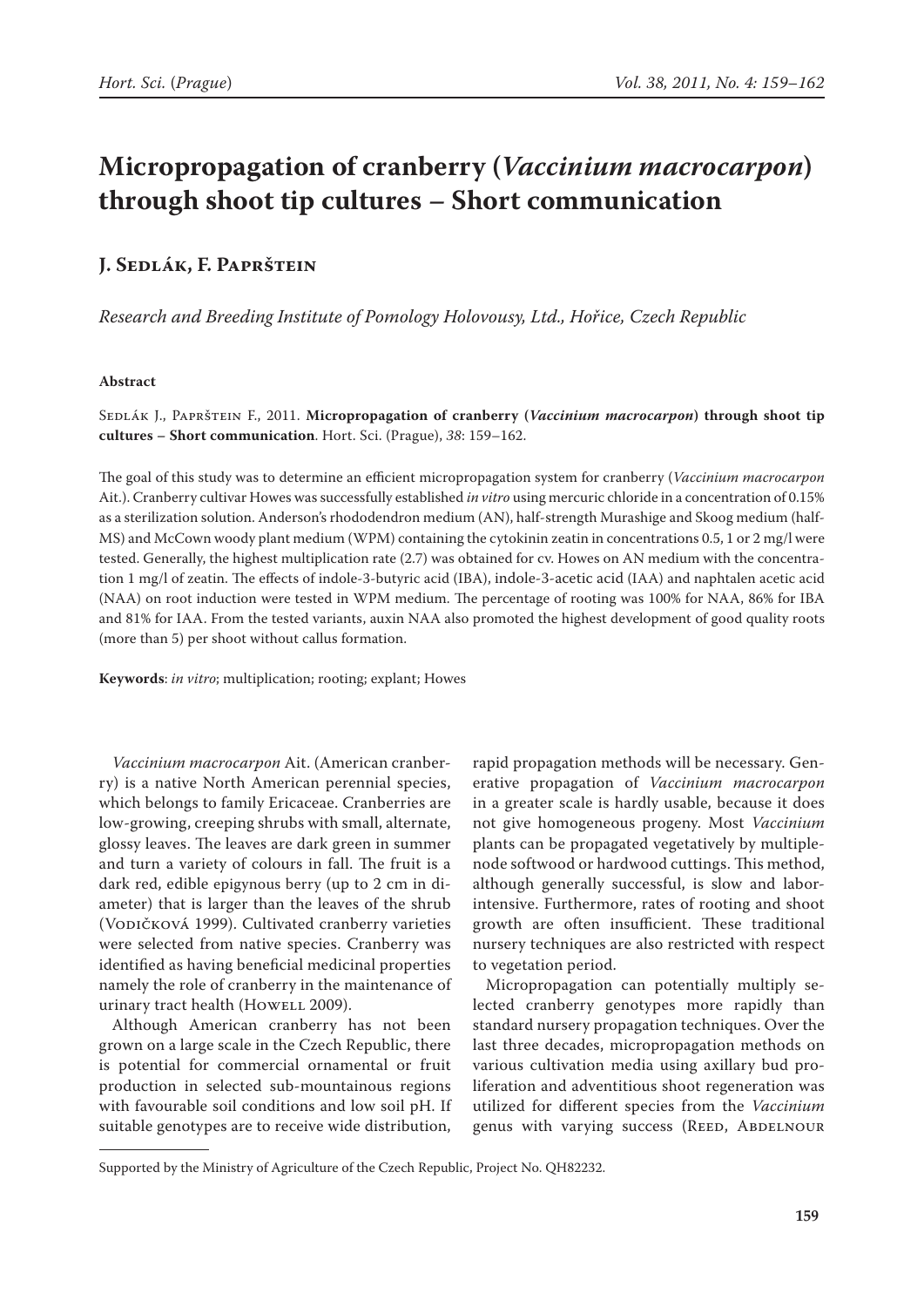1991; Qu et al. 2000; Debnath, McRae 2001a; Sedlák, Paprštein 2009).

As a part of the program to introduce *Vaccinium* culture to the Czech Republic, studies were carried out to investigate new genetic resources and the possibility of their multiplication by micropropagation (Paprštein et al. 2006). The aim of this study was to compare different agar solidified media for *in vitro* cultivation of cranberry. Cultivar Howes was tested. This frost-resistant late cranberry cultivar was selected from the wild by Elias Howes in Massachusetts some time prior to 1880 (HEDRICK 1922; DRAIN 1925). Because of its frost resistance, cv. Howes is being tested in the Research and Breeding Institute of Pomology (RBIP) Holovousy, Ltd. as a prospective cultivar for the climatic conditions in sub-mountainous regions of the Czech Republic.

### **Material and Methods**

In February 2008, 13 stem segments ca. 3 cm long were collected from containerized plants growing in greenhouse in RBIP Holovousy. Following removal of withered leaves and a wash in running water, the stem segments were immersed in 0.15% solution of mercuric chloride with Tween-20 (0.05%) for 1 min. This was carried out under sterile conditions in a laminar air flow cabinet*.* After sterilization, the explants were rinsed in sterile demineralised water and cultured in 200 ml glass culture flasks (seven shoots per flask), each with 35 ml of woody plant medium (WPM) according to LLOYD and McCown (1981). Zeatin was added to the initial WPM medium in concentration 1 mg/l. Glass bottles capped with clear permeable polypropylene caps were used for cultivation. Following sterilization, contamination rate, survival and development of shoots were observed. Established shoots were placed on a fresh proliferation medium after 4 weeks. All shoot cultures were serially subcultured for at least 4 months on a WPM medium supplemented with 1.0 mg/l zeatin. This provided a stock collection of shoots for proliferation studies.

All initiation and multiplication media contained 7.0 g/l Difco agar. The pH of the media was adjusted to 5.2 before autoclaving at 120°C at 100 kPa for 15 min. Cultures were grown in rooms under coolwhite fluorescent tubular lamps at  $22 \pm 1$ °C and 16-hour photoperiod.

To determine favourable conditions for shoot initiation and multiplication, three basal nutrient media WPM, AN (Anderson's rhododendron medi-

um) according to ANDERSON (1980) and modified MS (Murashige, Skoog 1962) medium containing half macro and micronutrients (half-MS) were supplemented with three different concentrations 0.5, 1 or 2 mg/l of the cytokinin zeatin. Zeatin was filter-sterilized (25 mm, Acrodisc Syringe Filter 0.2 µm, Pall Gelman, Ann Arbor, USA) and added to media after autoclaving. Uniform shoot tips (5 to 10 mm in length) excised from apical parts of established proliferating cultures were used in all multiplication experiments.

The morphology of the shoots (hyperhydricity, primary callus formation etc.) was also noted. Multiplication rate was defined as the number of newly formed shoots  $(> 10$  mm) per initial shoot tip after one month of culture. The shoot formation was recorded between the fifth and fifteenth subculture. In all experiments 25 shoot tips were used. Each experiment was repeated four times. Data from four independent experiments were pooled and expressed as the mean. To evaluate the accuracy of estimate of the mean of population, treatment means were compared with the standard error (SE) of the mean as a measure of variance. Data were analysed in the Statistica 6 programme (StatSoft CR, Ltd., Prague, Czech Republic).

The effects of indole-3-butyric acid (IBA), indole-3-acetic acid (IAA) and naphtalen acetic acid (NAA) on root induction were tested in WPM medium. Although several media were evaluated for induction of roots, only results from medium that showed maximal root induction are presented in this report. Each auxin was tested separately at a 1 mg/l concentration.

After the  $15<sup>th</sup>$  subculture on multiplication media, tissue culture shoots (10 to 20 mm in length) were excised and transferred to rooting media (ten shoots per flask). Cultivation conditions during initiation and growth of roots were the same as during the multiplication phase. Hundred shoots were used for this treatment. The percentage of rooted *in vitro* shoots and the number of roots per plant were recorded five weeks after the transfer to rooting medium. Treatment means were compared with the standard error (SE) of the mean. Shoots with roots were rinsed in water to remove remnants of the medium and then transferred to Jiffy 7 peat pellets (AS Jiffy Products, Morten, Norway) soaked with water. The shoots were misted with water to prevent wilting during transplanting. The Jiffy 7 pellets with rooted plants were placed in a plastic box equipped with transparent plastic cov-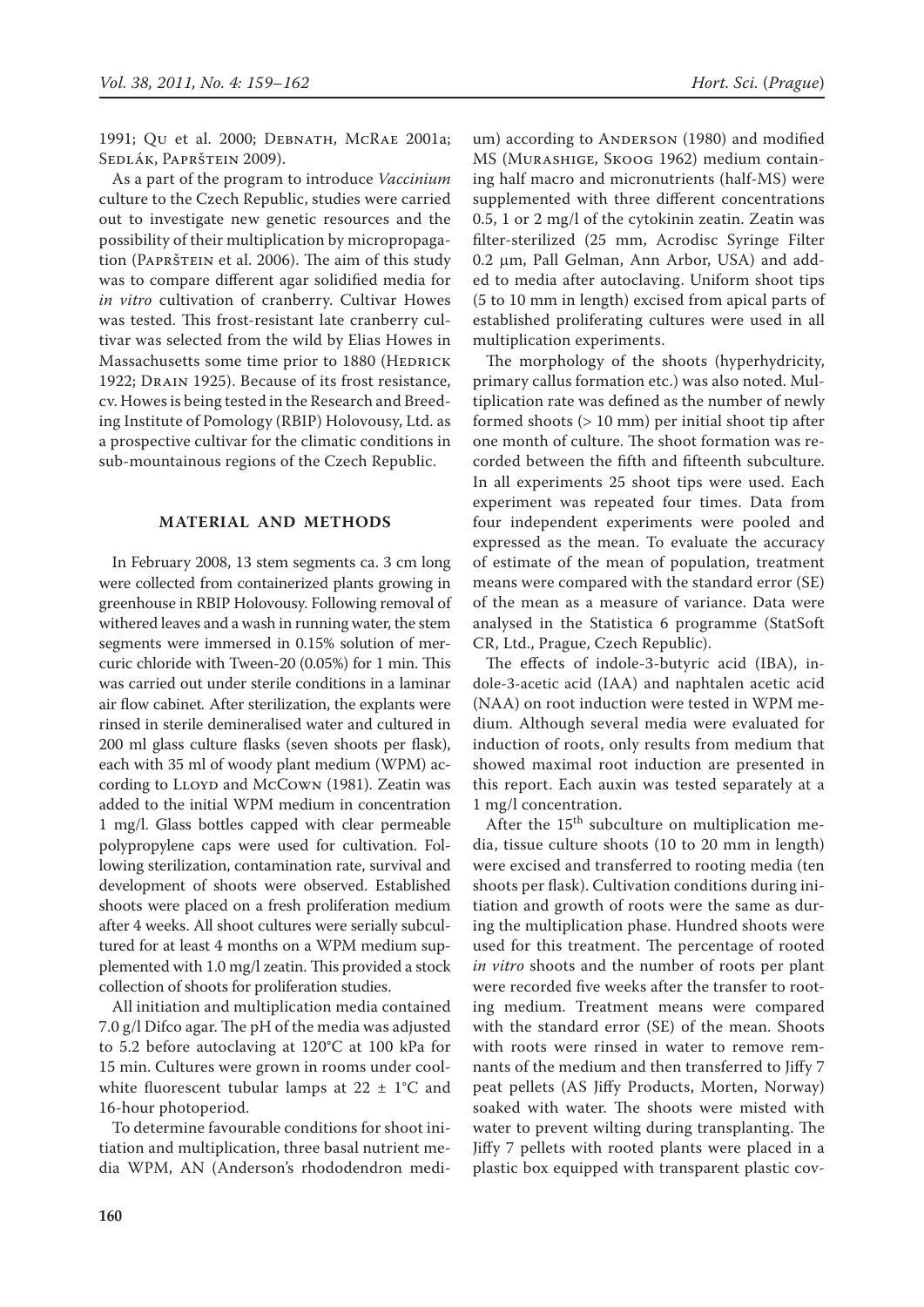| Zeatin<br>(mg/l) | Medium        |               |               |
|------------------|---------------|---------------|---------------|
|                  | AN            | Half-MS       | WPM           |
| 0.5              | $2.4 \pm 0.1$ | $1.4 \pm 0.1$ | $1.6 \pm 0.1$ |
| -1               | $2.7 \pm 0.1$ | $1.3 \pm 0.1$ | $1.6 \pm 0.1$ |
| 2                | $2.6 \pm 0.1$ | $1.3 \pm 0.0$ | $1.9 \pm 0.1$ |
|                  |               |               |               |

Table 1. Multiplication rates of *V. macrocarpon* cv. Howes

WPM – woody plant medium; AN – Anderson's rhododendron medium; half-MS – modified MS medium containing half macro and micronutrients

ers (100% air humidity) under standard greenhouse condition. The plants were gradually acclimated by opening the covers over fourteen days.

### **Results and Discussion**

Of the 13 explants taken in February 2008, only two uncontaminated explants survived and developed shoots. Of the other explants, seven were contaminated with microorganisms and were discarded whilst the reminder turned brown. These brownish explants did not show any sign of growth even after three months in culture. *In vitro* culture was established from the two surviving explants by monthly subculture to fresh WPM medium. Deb-NATH and MCRAE (2001b) reported that although regeneration from primary explants is a first necessary step in any micropropagation of *Vaccinium* genus, the regeneration frequency has no effect on the further success of the micropropagation program. Many shoots could be obtained from a few clean shoots regenerated from the primary explant.

The use of mercuric chloride in a concentration of 0.15% as a sterilization solution proved to be an applicable treatment method to disinfect the starting plant material of selected *Vaccinium macrocarpon* genotype Howes.

Table 2. Rooting of *V. macrocarpon* cv. Howes on WPM medium

| Auxin $(mg/l)$ | Rooting shoots (%) | Root number<br>per shoot $\pm$ SE |
|----------------|--------------------|-----------------------------------|
| <b>IAA</b>     | 81%                | $1.7 \pm 0.1$                     |
| <b>IBA</b>     | 86%                | $2.9 \pm 0.2$                     |
| <b>NAA</b>     | 100%               | $5.3 \pm 0.4$                     |

IBA – indole-3-butyric acid; IAA – indole-3-acetic acid; NAA – naphtalen acetic acid; WPM – woody plant medium

After 5 months in culture, surviving explants showed active and uniform shoot growth and multiplication. Dividing and subculturing the basal shoot mass did not cause tissue breakdown or exudation.

The results of multiplication are stated in Table 1. The number of newly formed shoots varied with the medium tested and concentration of zeatin. Generally, the highest multiplication rate (2.7) was obtained for cv. Howes on AN medium with the concentration 1 mg/l of zeatin. Further increase in zeatin concentration to 2 mg/l had no appreciable effect on shoot number. Without zeatin, the explants did not multiply. Earlier reports have demonstrated that zeatin was an important plant growth regulator for efficient multiplication and growth in *Vaccinium* micropropagation (Reed, Abdelnour 1991; Debnath, McRae 2001b; OSTROLÚCKA et al. 2004; JIANG et al. 2009; SEDLÁK, PAPRŠTEIN 2009). GAJDOŠOVÁ et al. (2006) stated the effectiveness of zeatin in low concentration (0.5 mg/l) for inducing multiple shoot development in meristem cultures of *Vaccinium* sp. Zeatin concentrations of 2 mg/l and higher promoted callus formation and suppressed shoot regeneration in Gajdošová's experiments, which is contradictory to our findings.

Within the same range of zeatin concentration, cv. Howes gave higher multiplication rates on AN medium. On the contrary, the lowest multiplication rates were noted on half-MS medium. Out of three media tested in our study, AN medium was found to be more effective than the WPM medium and half-MS medium for shoot proliferation. Many contradictions among reports on the best medium for *Vaccinium* micropropagation have been noted. Ostrolúcka and Šimala (2002) and Gajdošová et al. (2006) used modified AN medium with zeatin for successful micropropagation of different *Vaccinium* species and cultivars. In our previous experiments with *V. corymbosum* and *V. vitis-idaea*, WPM was the best medium for maximum multiplication (Sedlák, Paprštein 2009). On the contrary, Debnath and McRae (2001b) reported that modified MS medium was found to be more effective than the WPM for shoot multiplication of *V. vitis-idaea*.

In our experiments on all media, any physiological disorders or morphological abnormalities such as excessive callus formation or production of abnormally narrow leaves were not observed during *in vitro* shoot proliferation stage. Shoots in our experiments evolved from preformed meristems on the original explants and not from callus. In accordance with several authors (LLOYD, McCown 1981; DEBnath, McRae 2001b), who have described micro